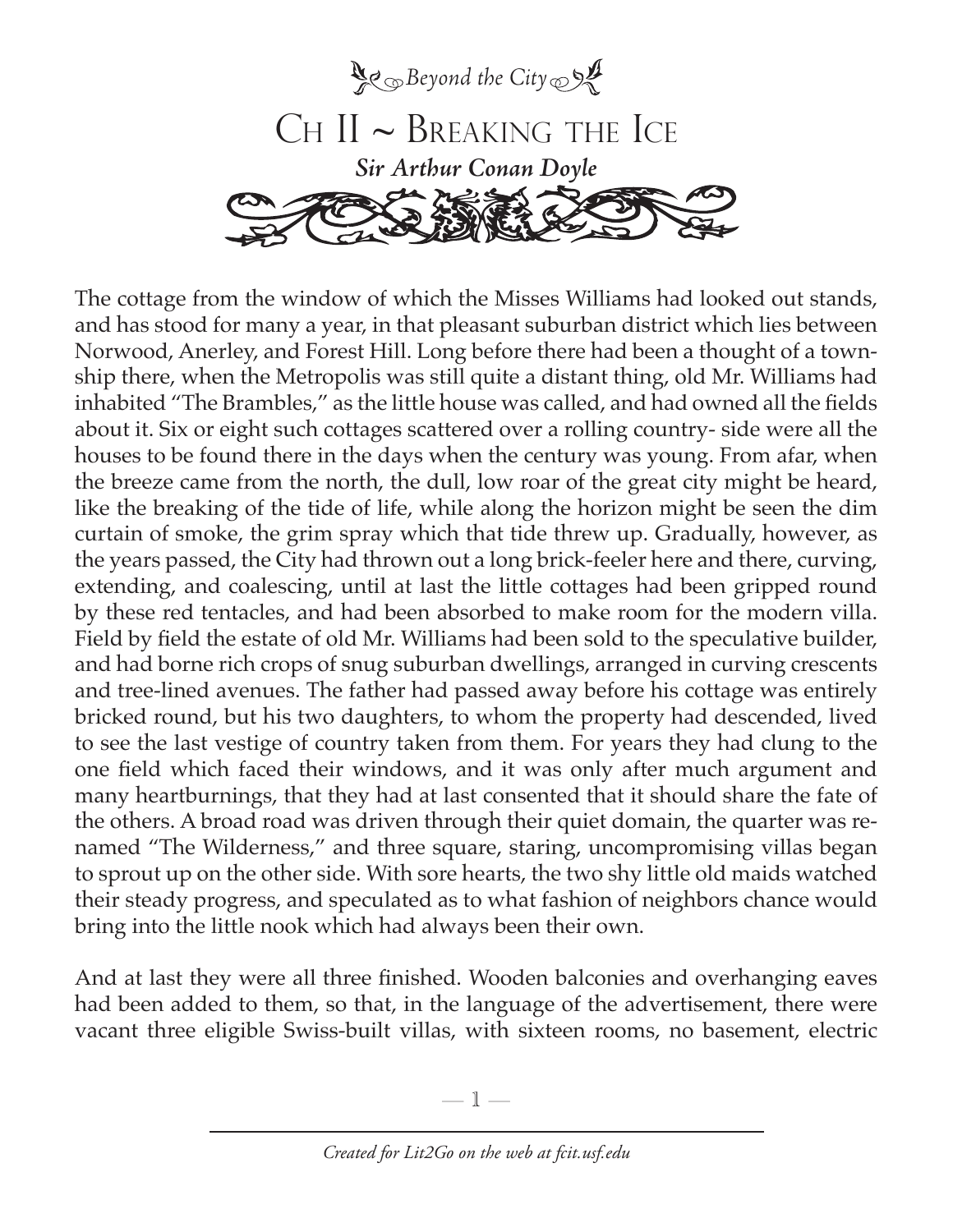bells, hot and cold water, and every modern convenience, including a common tennis lawn, to be let at L100 a year, or L1,500 purchase. So tempting an offer did not long remain open. Within a few weeks the card had vanished from number one, and it was known that Admiral Hay Denver, V. C., C. B., with Mrs. Hay Denver and their only son, were about to move into it. The news brought peace to the hearts of the Williams sisters. They had lived with a settled conviction that some wild impossible colony, some shouting, singing family of madcaps, would break in upon their peace. This establishment at least was irreproachable. A reference to "Men of the Time" showed them that Admiral Hay Denver was a most distinguished officer, who had begun his active career at Bomarsund, and had ended it at Alexandria, having managed between these two episodes to see as much service as any man of his years. From the Taku Forts and the Shannon brigade, to dhow-harrying off Zanzibar, there was no variety of naval work which did not appear in his record; while the Victoria Cross, and the Albert Medal for saving life, vouched for it that in peace as in war his courage was still of the same true temper. Clearly a very eligible neighbor this, the more so as they had been confidentially assured by the estate agent that Mr. Harold Denver, the son, was a most quiet young gentleman, and that he was busy from morning to night on the Stock Exchange.

The Hay Denvers had hardly moved in before number two also struck its placard, and again the ladies found that they had no reason to be discontented with their neighbors. Doctor Balthazar Walker was a very well-known name in the medical world. Did not his qualifications, his membership, and the record of his writings fill a long half-column in the "Medical Directory," from his first little paper on the "Gouty Diathesis" in 1859 to his exhaustive treatise upon "Affections of the Vaso-Motor System" in 1884? A successful medical career which promised to end in a presidentship of a college and a baronetcy, had been cut short by his sudden inheritance of a considerable sum from a grateful patient, which had rendered him independent for life, and had enabled him to turn his attention to the more scientific part of his profession, which had always had a greater charm for him than its more practical and commercial aspect. To this end he had given up his house in Weymouth Street, and had taken this opportunity of moving himself, his scientific instruments, and his two charming daughters (he had been a widower for some years) into the more peaceful atmosphere of Norwood.

— 2 —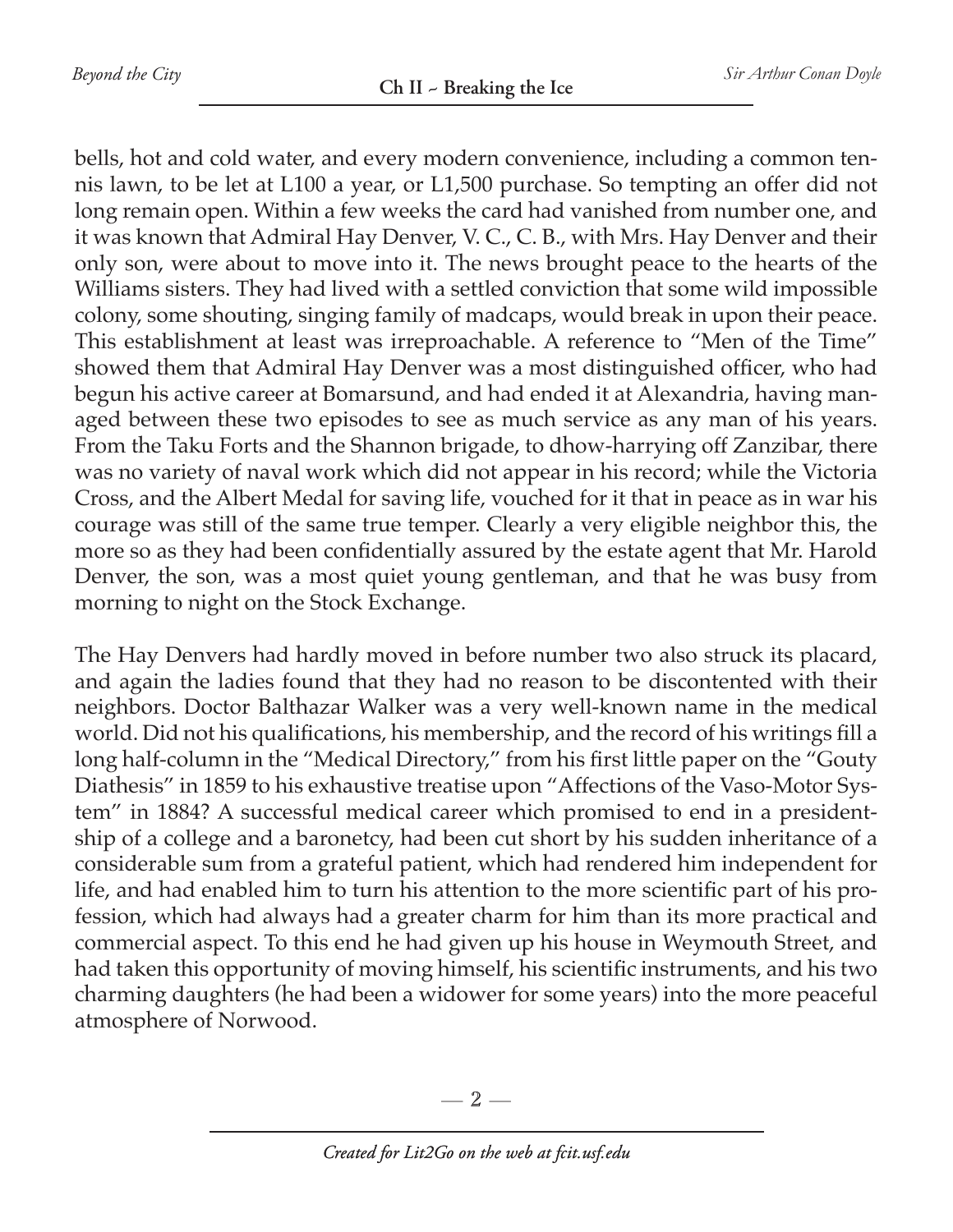There was thus but one villa unoccupied, and it was no wonder that the two maiden ladies watched with a keen interest, which deepened into a dire apprehension, the curious incidents which heralded the coming of the new tenants. They had already learned from the agent that the family consisted of two only, Mrs. Westmacott, a widow, and her nephew, Charles Westmacott. How simple and how select it had sounded! Who could have foreseen from it these fearful portents which seemed to threaten violence and discord among the dwellers in The Wilderness? Again the two old maids cried in heartfelt chorus that they wished they had not sold their field.

"Well, at least, Monica," remarked Bertha, as they sat over their teacups that afternoon, "however strange these people may be, it is our duty to be as polite to them as to the others."

"Most certainly," acquiesced her sister.

"Since we have called upon Mrs. Hay Denver and upon the Misses Walker, we must call upon this Mrs. Westmacott also."

"Certainly, dear. As long as they are living upon our land I feel as if they were in a sense our guests, and that it is our duty to welcome them."

"Then we shall call to-morrow," said Bertha, with decision.

"Yes, dear, we shall. But, oh, I wish it was over!"

At four o'clock on the next day, the two maiden ladies set off upon their hospitable errand. In their stiff, crackling dresses of black silk, with jet-bespangled jackets, and little rows of cylindrical grey curls drooping down on either side of their black bonnets, they looked like two old fashion plates which had wandered off into the wrong decade. Half curious and half fearful, they knocked at the door of number three, which was instantly opened by a red-headed page-boy.

 $-3-$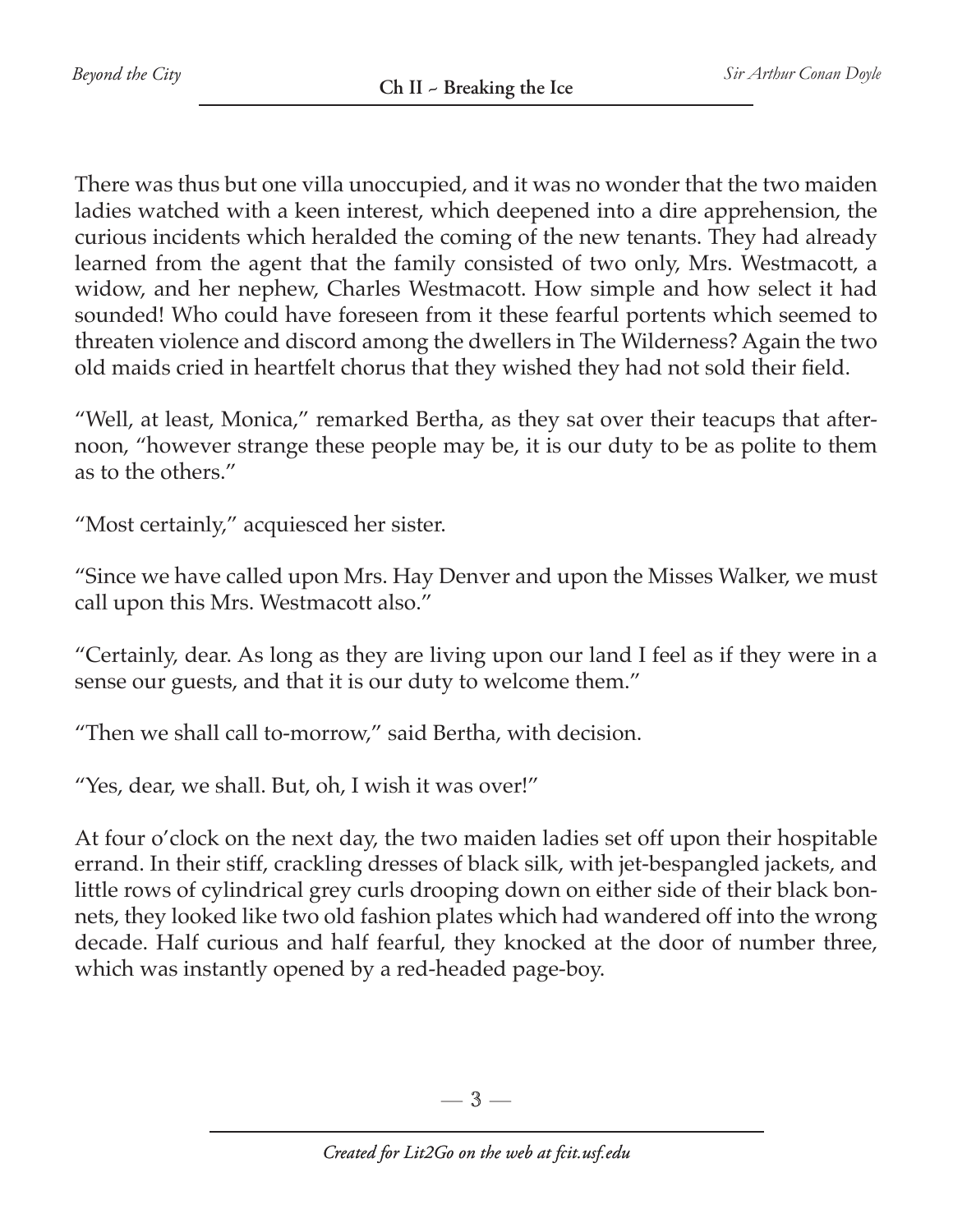Yes, Mrs. Westmacott was at home. He ushered them into the front room, furnished as a drawing-room, where in spite of the fine spring weather a large fire was burning in the grate. The boy took their cards, and then, as they sat down together upon a settee, he set their nerves in a thrill by darting behind a curtain with a shrill cry, and prodding at something with his foot. The bull pup which they had seen upon the day before bolted from its hiding-place, and scuttled snarling from the room.

"It wants to get at Eliza," said the youth, in a confidential whisper. "Master says she would give him more'n he brought." He smiled affably at the two little stiff black figures, and departed in search of his mistress.

"What—what did he say?" gasped Bertha.

"Something about a—— Oh, goodness gracious! Oh, help, help, help, help, help!" The two sisters had bounded on to the settee, and stood there with staring eyes and skirts gathered in, while they filled the whole house with their yells. Out of a high wicker-work basket which stood by the fire there had risen a flat diamond-shaped head with wicked green eyes which came flickering upwards, waving gently from side to side, until a foot or more of glossy scaly neck was visible. Slowly the vicious head came floating up, while at every oscillation a fresh burst of shrieks came from the settee.

"What in the name of mischief!" cried a voice, and there was the mistress of the house standing in the doorway. Her gaze at first had merely taken in the fact that two strangers were standing screaming upon her red plush sofa. A glance at the fireplace, however, showed her the cause of the terror, and she burst into a hearty fit of laughter.

"Charley," she shouted, "here's Eliza misbehaving again."

"I'll settle her," answered a masculine voice, and the young man dashed into the room. He had a brown horse-cloth in his hand, which he threw over the basket, making it fast with a piece of twine so as to effectually imprison its inmate, while his aunt ran across to reassure her visitors.

 $-4-$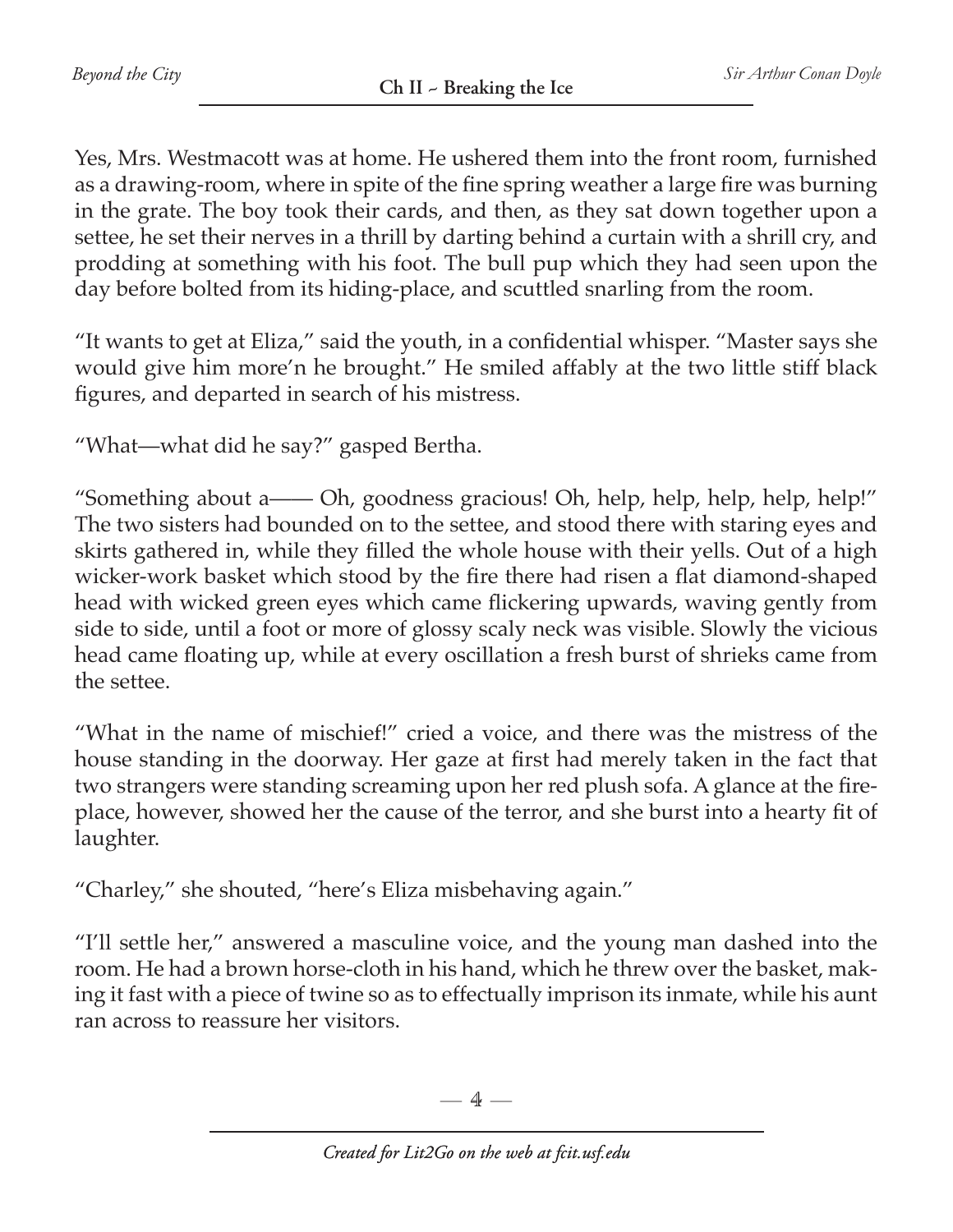"It is only a rock snake," she explained.

"Oh, Bertha!" "Oh, Monica!" gasped the poor exhausted gentlewomen.

"She's hatching out some eggs. That is why we have the fire. Eliza always does better when she is warm. She is a sweet, gentle creature, but no doubt she thought that you had designs upon her eggs. I suppose that you did not touch any of them?"

"Oh, let us get away, Bertha!" cried Monica, with her thin, black-gloved hands thrown forwards in abhorrence.

"Not away, but into the next room," said Mrs. Westmacott, with the air of one whose word was law. "This way, if you please! It is less warm here." She led the way into a very handsomely appointed library, with three great cases of books, and upon the fourth side a long yellow table littered over with papers and scientific instruments. "Sit here, and you, there," she continued. "That is right. Now let me see, which of you is Miss Williams, and which Miss Bertha Williams?"

"I am Miss Williams," said Monica, still palpitating, and glancing furtively about in dread of some new horror.

"And you live, as I understand, over at the pretty little cottage. It is very nice of you to call so early. I don't suppose that we shall get on, but still the intention is equally good." She crossed her legs and leaned her back against the marble mantelpiece.

"We thought that perhaps we might be of some assistance," said Bertha, timidly. "If there is anything which we could do to make you feel more at home——"

"Oh, thank you, I am too old a traveler to feel anything but at home wherever I go. I've just come back from a few months in the Marquesas Islands, where I had a very pleasant visit. That was where I got Eliza. In many respects the Marquesas Islands now lead the world."

—  $5-$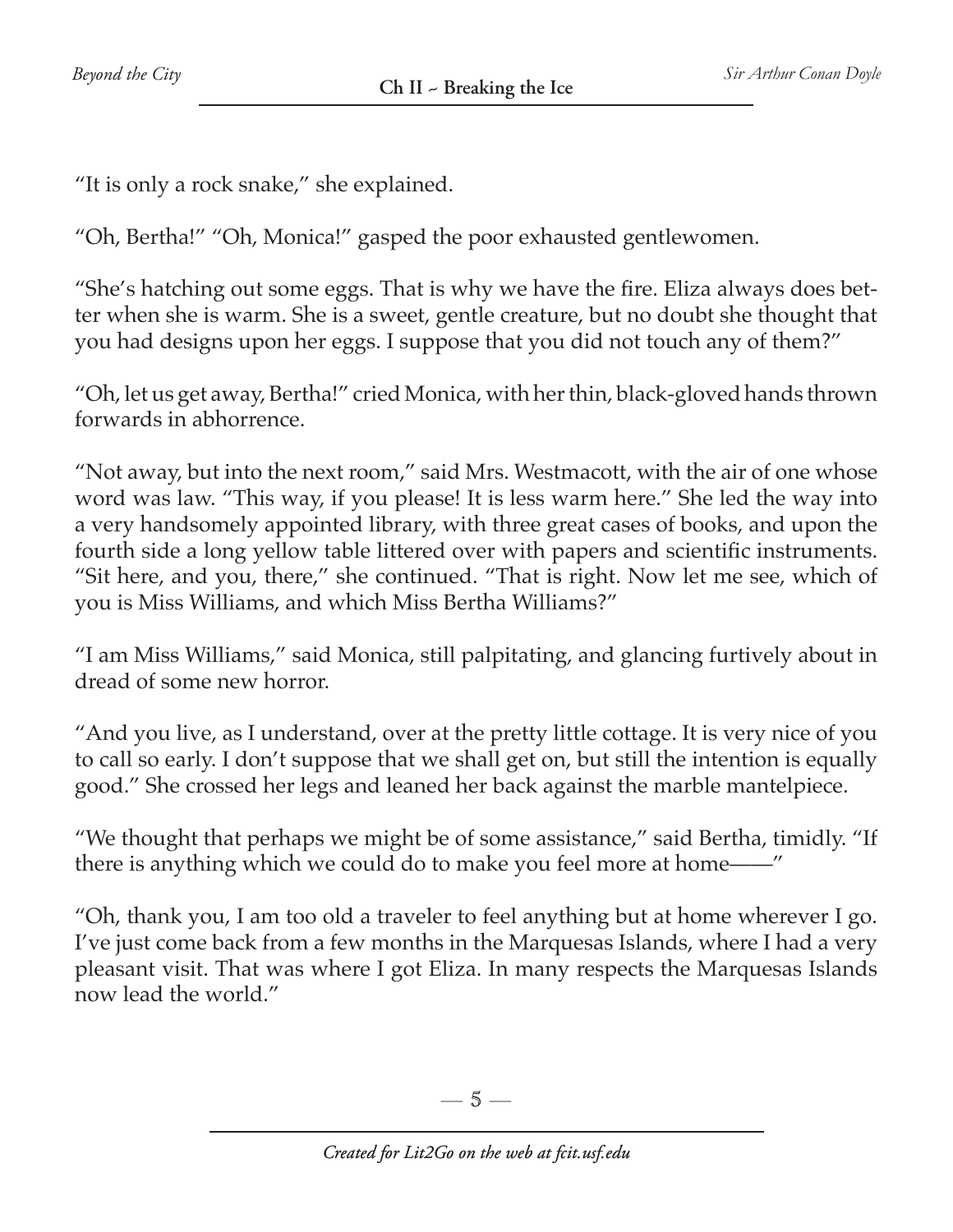"Dear me!" ejaculated Miss Williams. "In what respect?"

"In the relation of the sexes. They have worked out the great problem upon their own lines, and their isolated geographical position has helped them to come to a conclusion of their own. The woman there is, as she should be, in every way the absolute equal of the male. Come in, Charles, and sit down. Is Eliza all right?"

"All right, aunt."

"These are our neighbors, the Misses Williams. Perhaps they will have some stout. You might bring in a couple of bottles, Charles."

"No, no, thank you! None for us!" cried her two visitors, earnestly.

"No? I am sorry that I have no tea to offer you. I look upon the subserviency of woman as largely due to her abandoning nutritious drinks and invigorating exercises to the male. I do neither." She picked up a pair of fifteen-pound dumb-bells from beside the fireplace and swung them lightly about her head. "You see what may be done on stout," said she.

"But don't you think," the elder Miss Williams suggested timidly, "don't you think, Mrs. Westmascott, that woman has a mission of her own?"

The lady of the house dropped her dumb-bells with a crash upon the floor.

"The old cant!" she cried. "The old shibboleth! What is this mission which is reserved for woman? All that is humble, that is mean, that is soul-killing, that is so contemptible and so ill-paid that none other will touch it. All that is woman's mission. And who imposed these limitations upon her? Who cooped her up within this narrow sphere? Was it Providence? Was it nature? No, it was the arch enemy. It was man."

"Oh, I say, auntie!" drawled her nephew.

—  $6-$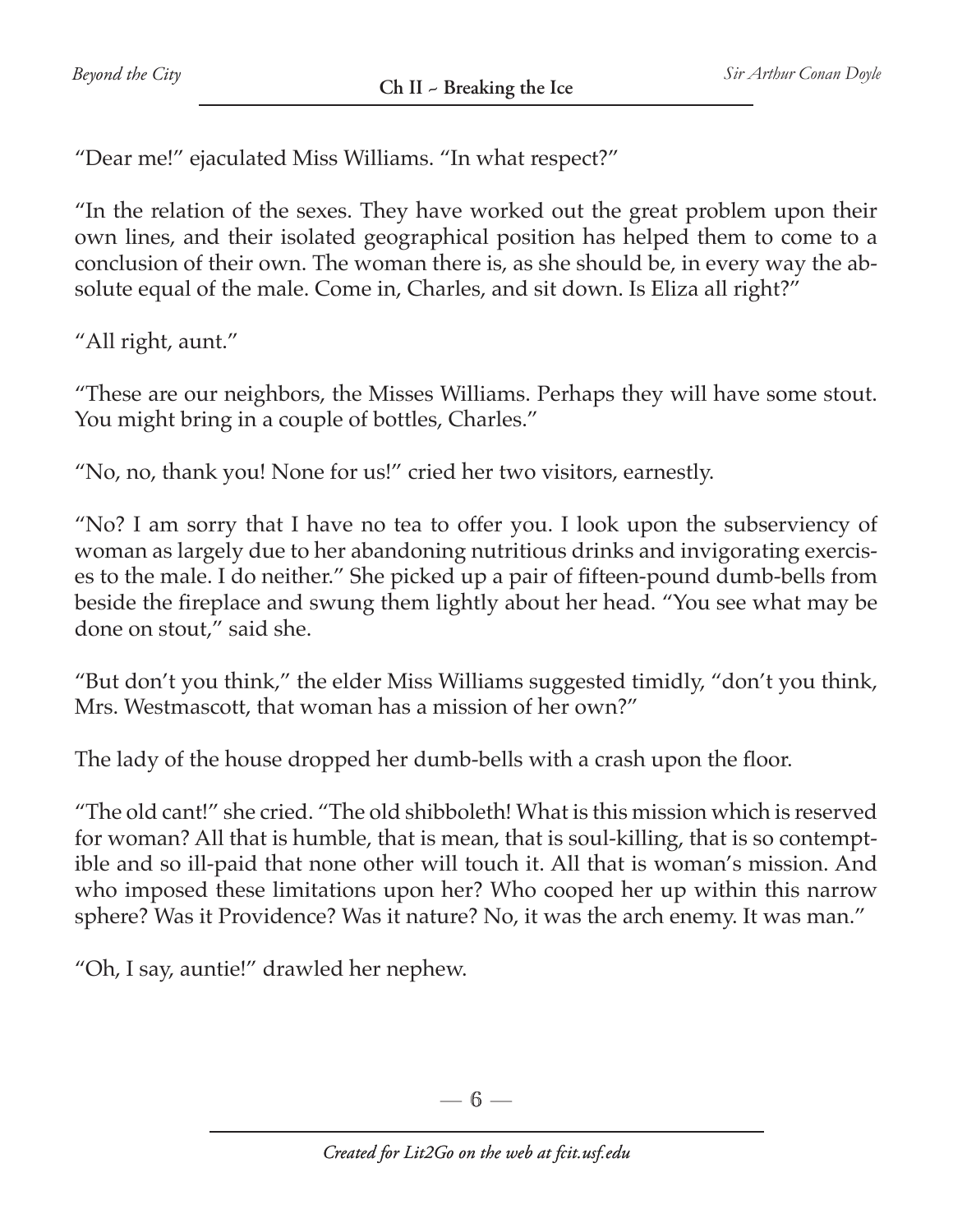"It was man, Charles. It was you and your fellows I say that woman is a colossal monument to the selfishness of man. What is all this boasted chivalry—these fine words and vague phrases? Where is it when we wish to put it to the test? Man in the abstract will do anything to help a woman. Of course. How does it work when his pocket is touched? Where is his chivalry then? Will the doctors help her to qualify? will the lawyers help her to be called to the bar? will the clergy tolerate her in the Church? Oh, it is close your ranks then and refer poor woman to her mission! Her mission! To be thankful for coppers and not to interfere with the men while they grabble for gold, like swine round a trough, that is man's reading of the mission of women. You may sit there and sneer, Charles, while you look upon your victim, but you know that it is truth, every word of it."

Terrified as they were by this sudden torrent of words, the two gentlewomen could not but smile at the sight of the fiery, domineering victim and the big apologetic representative of mankind who sat meekly bearing all the sins of his sex. The lady struck a match, whipped a cigarette from a case upon the mantelpiece, and began to draw the smoke into her lungs.

"I find it very soothing when my nerves are at all ruffled," she explained. "You don't smoke? Ah, you miss one of the purest of pleasures—one of the few pleasures which are without a reaction."

Miss Williams smoothed out her silken lap.

"It is a pleasure," she said, with some approach to self-assertion, "which Bertha and I are rather too old-fashioned to enjoy."

"No doubt, It would probably make you very ill if you attempted it. By the way, I hope that you will come to some of our Guild meetings. I shall see that tickets are sent you."

"Your Guild?"

—  $7-$